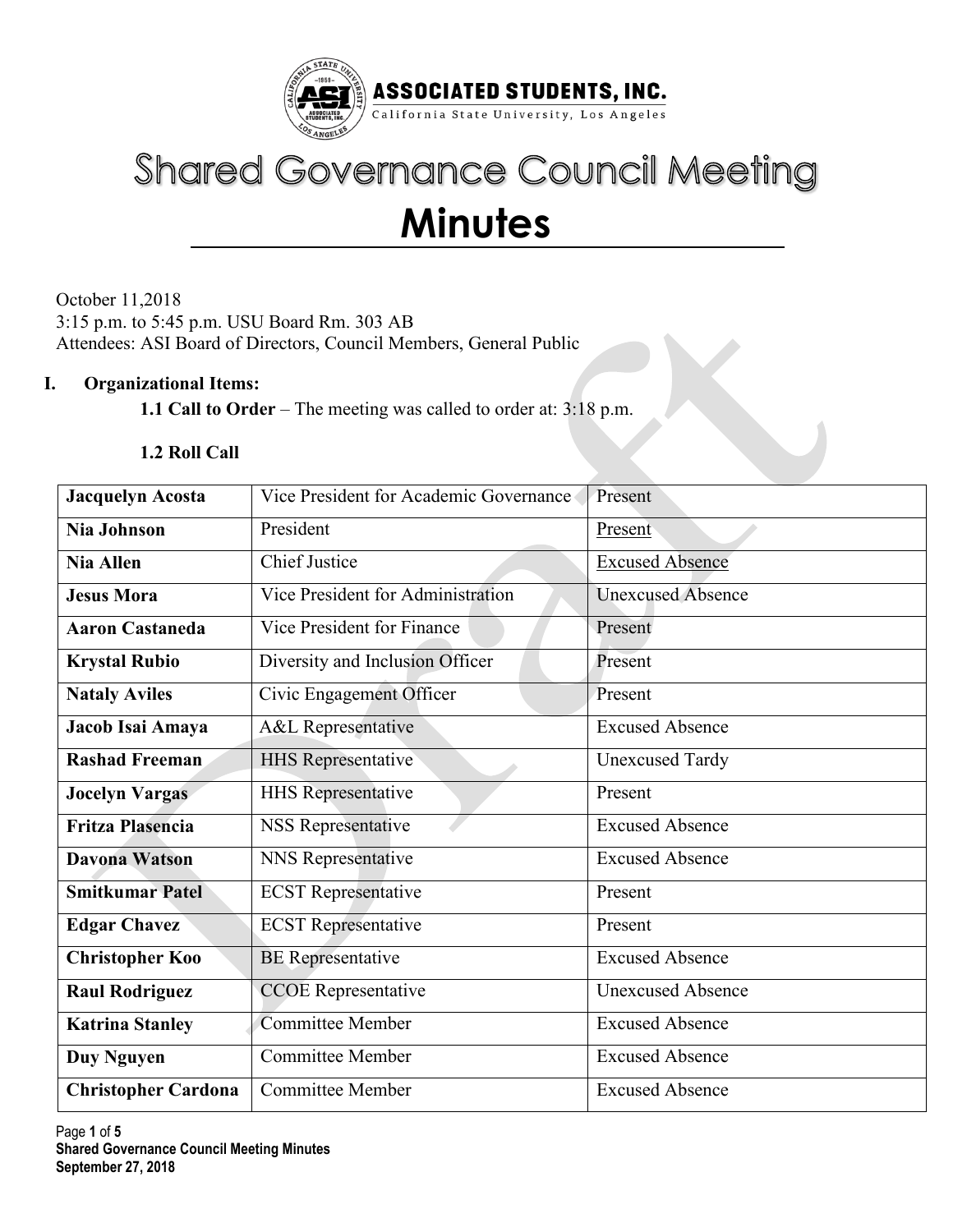| <b>Nicole Bequechea</b> | <b>Committee Member</b>                 | <b>Excused Absence</b> |  |  |
|-------------------------|-----------------------------------------|------------------------|--|--|
| Dina AbouSalem          | Senator-at-Large                        | <b>Excused Absence</b> |  |  |
| Diana Chavez            | Undergraduate Academic Senator          | <b>Excused Tardy</b>   |  |  |
| Analiz Marmolejo        | Undergraduate Academic Senator          | Present                |  |  |
| <b>Medrik Minassian</b> | Graduate Academic Senator               | Present                |  |  |
| <b>Intef W. Weser</b>   | <b>Executive Director</b>               | Present                |  |  |
| <b>Marcus Rodriguez</b> | Dir. Gov. Affairs & Leadership Programs | <b>Excused Tardy</b>   |  |  |
| <b>Gallery Guests</b>   |                                         | None                   |  |  |

## **Adoption of the Agenda:**

| Offered By:   D. Chavez                                           |  |         |  | Seconded by:   N. Johnson |              |                       |  |  |  |  |
|-------------------------------------------------------------------|--|---------|--|---------------------------|--------------|-----------------------|--|--|--|--|
| Motion to approve the adoption of the agenda for October 11,2018. |  |         |  |                           |              |                       |  |  |  |  |
|                                                                   |  |         |  |                           |              |                       |  |  |  |  |
| <b>Consensus</b>                                                  |  | Opposed |  | <b>Abstained</b>          | $\mathbf{0}$ | <b>Motion: Passed</b> |  |  |  |  |

## **Adoption of the Minutes:**

| <b>Offered By:</b> $\vert$                                          |  | A. Castaneda   |   |  | Seconded by:   N. Aviles |  |  |                       |
|---------------------------------------------------------------------|--|----------------|---|--|--------------------------|--|--|-----------------------|
| Motion to approve the adoption of the agenda for September 27, 2018 |  |                |   |  |                          |  |  |                       |
| <b>Consensus</b>                                                    |  | <b>Opposed</b> | 0 |  | <b>Abstained</b>         |  |  | <b>Motion: Passed</b> |

#### **II. Public Forum/Announcement:**

2.1 This time is allotted for members of the public to make announcements and/ or address the committee. – None

#### **III. Reports**

- 3.1 **Vice President for Academic Governance** –Report from Academic Senate of student concerns for housing issues on campus.Also, student concerns for standards and expectations not being met by our tenured faculty.
	- **J. Acosta** recognizes **R. Freeman** @ 3:28P.M
- 3.2 **Academic Senators** –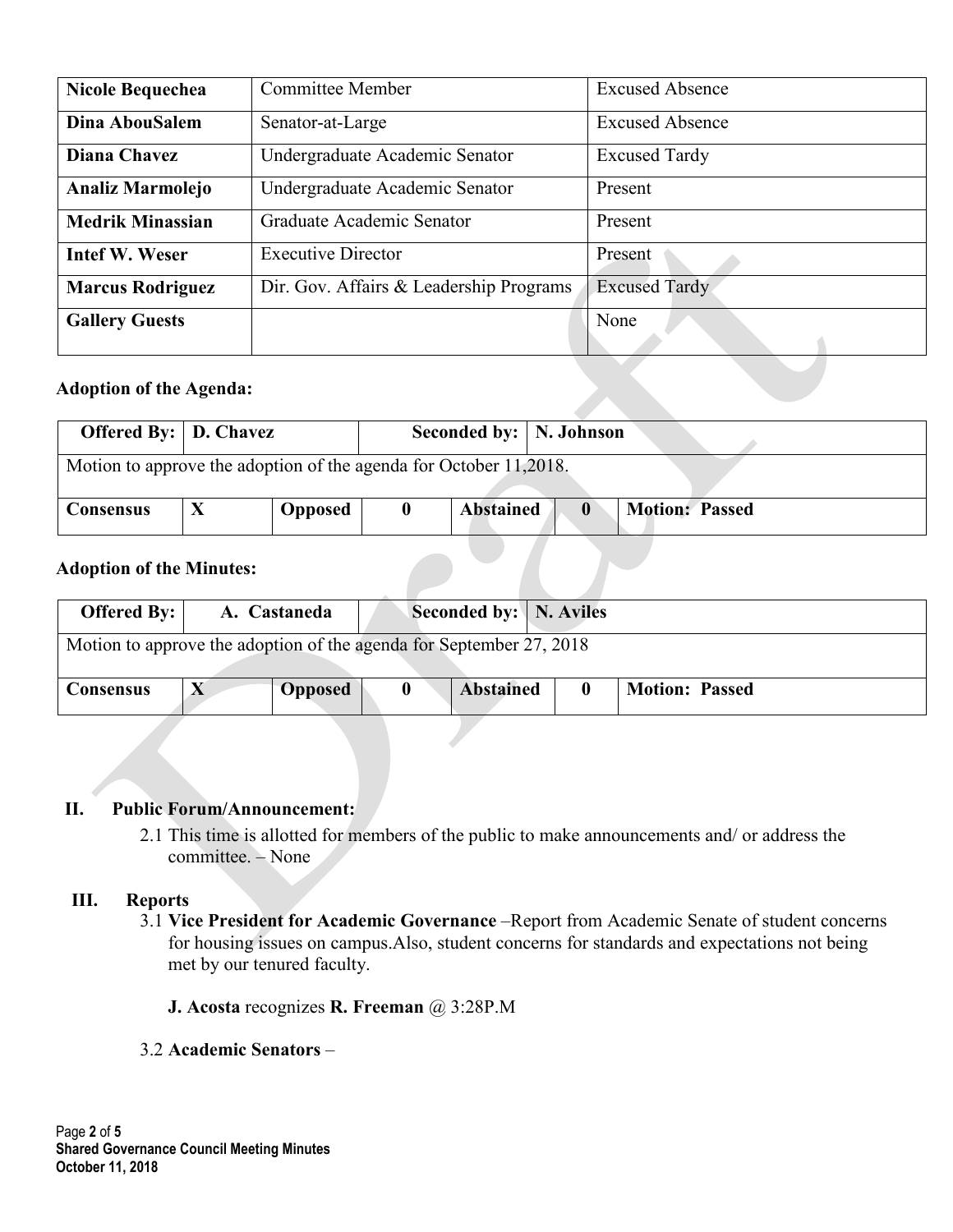• **D. Chavez** is finalizing details for library event that will be hosted in library innovation hub on November 8,2018. Next Thursday on October 18, 2018 has a confirmed meeting with Financial Aid director to discuss the transparency of Financial Aid and support process for understanding FAFSA process. Will also be discussing the different grants that are available for students. Planning on a Plan to soar fair that will host many different resource table for students to learn about their resources. (spring 2019)

# **J.Acosta** recognizes **D.AbouSalem** @3:30P.M

- **A. Marmolejo** is also currently working on finalizing details of library event. Working with Marcus to finalize details so we can get a flyer drafted. Fiscal Policy committee concerns about the transparency of UAS and funds.
- **M. Minassian** is working on a strategic plan for Masters program. Dean Brown has asked for ASI to volunteer in joining tours for people who come to our school. ASI volunteers to give more information about different resources and activities students can get involved with.
- **D**. **AbouSalem** is working with Director of Parking and Transportation to host Parking Townhall meeting. Also, working on collecting graduate student survey on how prepaid tuition affects them. Also, on a time certain to work on creating a fee waiver for graduate student workers.

# 3.3 **Committee Representatives –**

- **A.Castaneda** shared student Fee Policy and went over Annual Fee report for fees collected by CSULA. ASI is taking action by presenting ASI referendum on calendar spring 2019. We need 28,000 signatures and ASI representatives will have receive forms to get these signatures. Getting a signature does not mean a vote just need the signatures to put on the ballot.
- **N. Johnson** brought awareness to issue of emergency medical transportation on campus. From experience in an emergency in Fitness Center where student was injured and was carried to health center rather than procedure routine of Health Center transportation.
- **J. Vargas** reports on meeting with Department Chair of Human and Health Sciences to have more student representatives in College of HHS. She will be working on finding out if the whole department is on board in support of more student representatives.

# **IV. Discussion Item**

- A) **Prepaid tuition** -J. Acosta concerns for prepaid tuition and payment plan. Hopeful plans for adding another option to the payment plan or adding another payment to the installation plan. 70% of CSULA students do get FAFSA. What about the other 30% are they getting FAFSA or taking out loans? CSULA along with 2 others are only CSU that are still prepaid tuition, all other 20 CSU are not.
- B) **Parking and Transportation Townhall- D. AbouSalem** Parking townhall will be hosted on October 17,2018 in USU Theatre from 2-3pm will be talking about student concerns regarding Parking and Transportation.
- C) **Students Rights and Responsibility** committee suggested student friendly access and wording.

Committee also suggested for simplistic vocabulary, so students can engage with their rights and policies.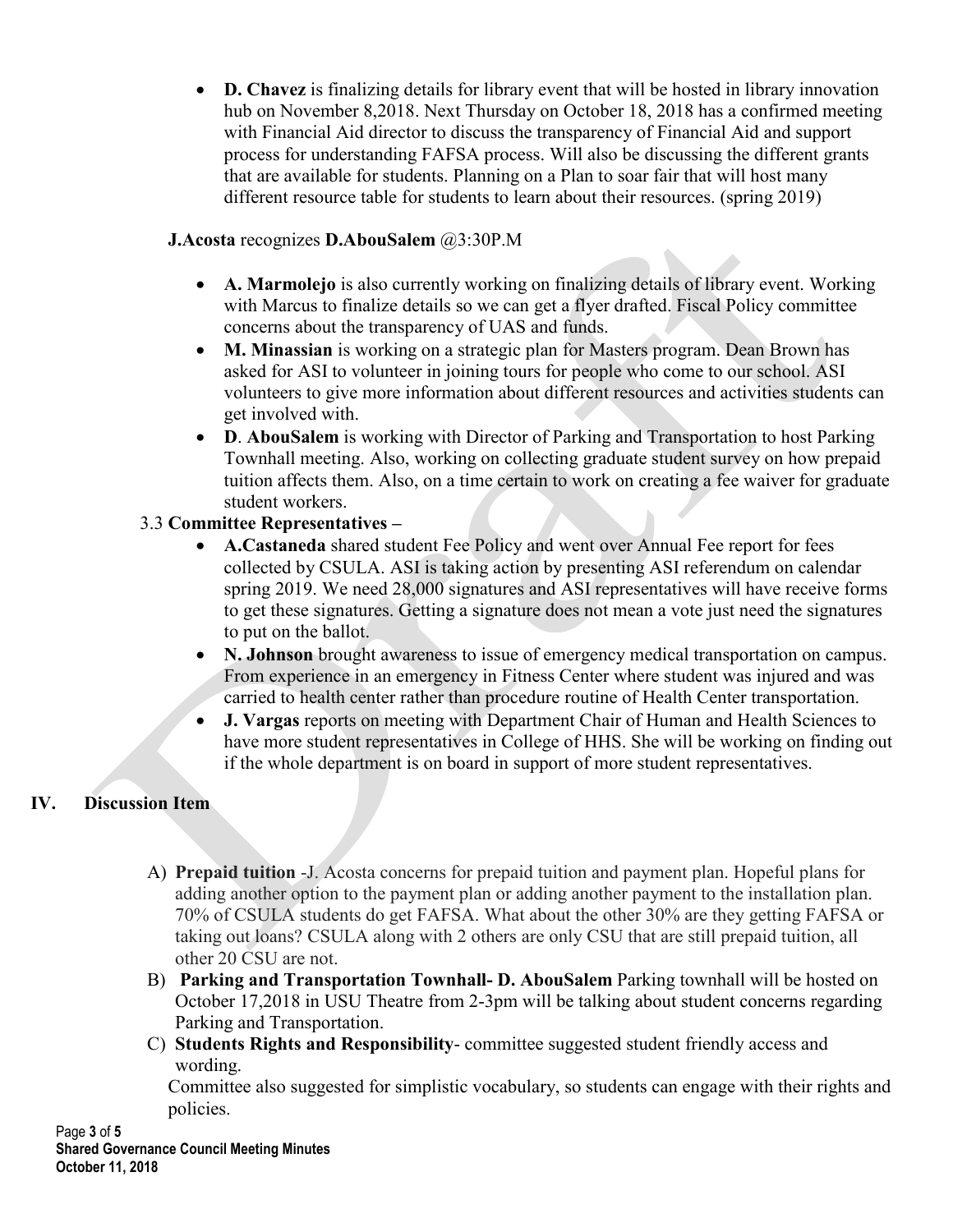- D) **VPAG Committee reports-R. Freeman** College catalogs printed once per year and colleges can update and make changes throughout the year without reprint. Is there a way to secure the original catalog from updates so changes do not affect graduation?
- **J. Acosta** recognizes **M. Rodriguez** @ 4:28P.M

## **VI. Adjournment**

| <b>Offered By:</b>   M.Minassian |   |                |                  | Seconded by:     |  |          | A. Castaneda          |  |  |
|----------------------------------|---|----------------|------------------|------------------|--|----------|-----------------------|--|--|
| Meeting adjourned at $5:00$ pm.  |   |                |                  |                  |  |          |                       |  |  |
| <b>Vote Tally:</b>               |   |                |                  |                  |  |          |                       |  |  |
| <b>Consensus</b>                 | X | <b>Opposed</b> | $\boldsymbol{0}$ | <b>Abstained</b> |  | $\bf{0}$ | <b>Motion: Passed</b> |  |  |

## **Associated Students, Inc. Shared Governance Council Meeting Summary of Actions Taken October 11,2018**

### **Adoption of the Agenda:**

| <b>Offered By:</b> D. Chavez                                     |  |                |                  | Seconded by:   N. Johnson |  |                       |  |  |
|------------------------------------------------------------------|--|----------------|------------------|---------------------------|--|-----------------------|--|--|
| Motion to approve the adoption of the agenda for October 11,2018 |  |                |                  |                           |  |                       |  |  |
| <b>Consensus</b>                                                 |  | <b>Opposed</b> | $\boldsymbol{0}$ | <b>Abstained</b>          |  | <b>Motion: Passed</b> |  |  |

# **Adoption of the Minutes:**

|                  | Seconded by:   N. Aviles<br><b>Offered By:</b>  <br><b>B.</b> Castaneda |           |          |                  |  |                       |  |  |  |  |
|------------------|-------------------------------------------------------------------------|-----------|----------|------------------|--|-----------------------|--|--|--|--|
|                  | Motion to approve the adoption of the agenda for September 27, 2018     |           |          |                  |  |                       |  |  |  |  |
| <b>Consensus</b> |                                                                         | " Opposed | $\bf{0}$ | <b>Abstained</b> |  | <b>Motion: Passed</b> |  |  |  |  |

#### **Adjournment**

| <b>Offered By:</b>   <b>M.Minassian</b> | <b>Seconded by:</b> | A.Castaneda |
|-----------------------------------------|---------------------|-------------|
|                                         |                     |             |